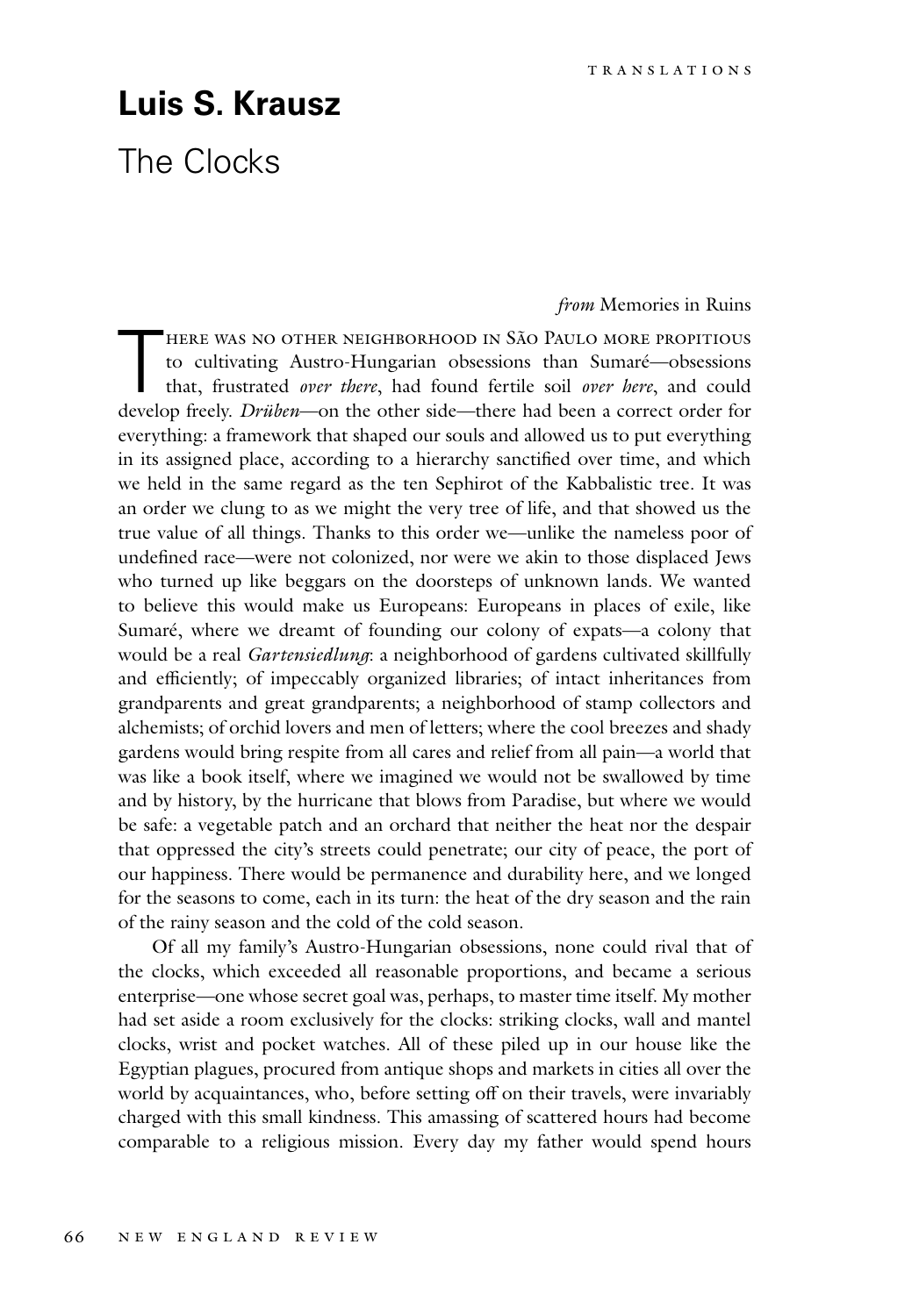in that strange room, which clicked and resounded with the chords of many striking and musical clocks, but remained locked, inaccessible to all, for the rest of the day. He patiently wound those cruel instruments, which, nevertheless, announced the ever-closer arrival, not of the future, but of the implacable angel of death with its silken wings.

The room, whose entrance was by the foot of the stairs, had been outfitted with a set of double doors lined with cork in an attempt to contain the noise of the pitiless machinery that, nevertheless, spilled out into the house, into the garden, and even, in the small hours of the night, into the neighbors' houses, prompting fruitless complaints, while more and more clocks arrived, crowding the walls and the shelves, the drawers and the desks of what should have been our library, but whose books had long since been banished to make room for the infernal devices. Life without them had become impossible for my mother, and my father, resigned to his fate, wound the clocks—the wrist and pocket watches once a day, the mantel clocks every other day, the striking clocks once a week and thus forth, so that they should always be ready, tick-tocking in their march towards the end of time. He did this with unselfish, touching care, trailed all the while by my mother, who, a cloth in her clenched fist, busied herself removing the tiniest traces of dust. The beat of the pendulums and the soar of the bells would cause his face to contort in an expression of displeasure, which he nevertheless kept in check, so as not to hurt her. But the traces of those grimaces lingered, in the corners of his mouth, and he bore them for the rest of the day like an inescapable kismet. Once done, they would lock the room, carefully, and close the window that opened out onto the garden, and then my father would sigh, relieved of his burden until the following day.

Though we were seldom allowed to see it, we all held the secret collection in great esteem, and when we traveled, we never neglected our compulsory contribution to the enormous repository of lost hours. And sometimes, during dinner, we reminisced on visits paid to this or that antique shop, in this or that city, years and even decades earlier. The clocks were also diligently catalogued in a big, black book by my father, who used an old Parker Vacumatic fountain pen—his Bar Mitzvah present—to record each one in his illegible handwriting. The brand; the year and place of manufacture; the place, date, and price of acquisition—this was all recorded next to a five-digit catalogue number. My father often asked himself whether it would not be wise to switch to a six-digit cataloguing system, given that the collection's rate of growth showed no signs of slowing. The rest of us were of the opinion that there was no need to change the existing codes, that it would suffice simply to follow the natural order of the numbers, but he remained unconvinced by the supposed neutrality of the zeros to the left. He would have preferred a new, six-digit system, one that could account for every item in the collection equally. My father went so far as to order a German tome on cataloguing from the bookseller and antiquarian Stefan Geyerhahn, and once the book reached his hands he took to spending several hours a day, after lunch, shut away in that forbidden room, absorbed in the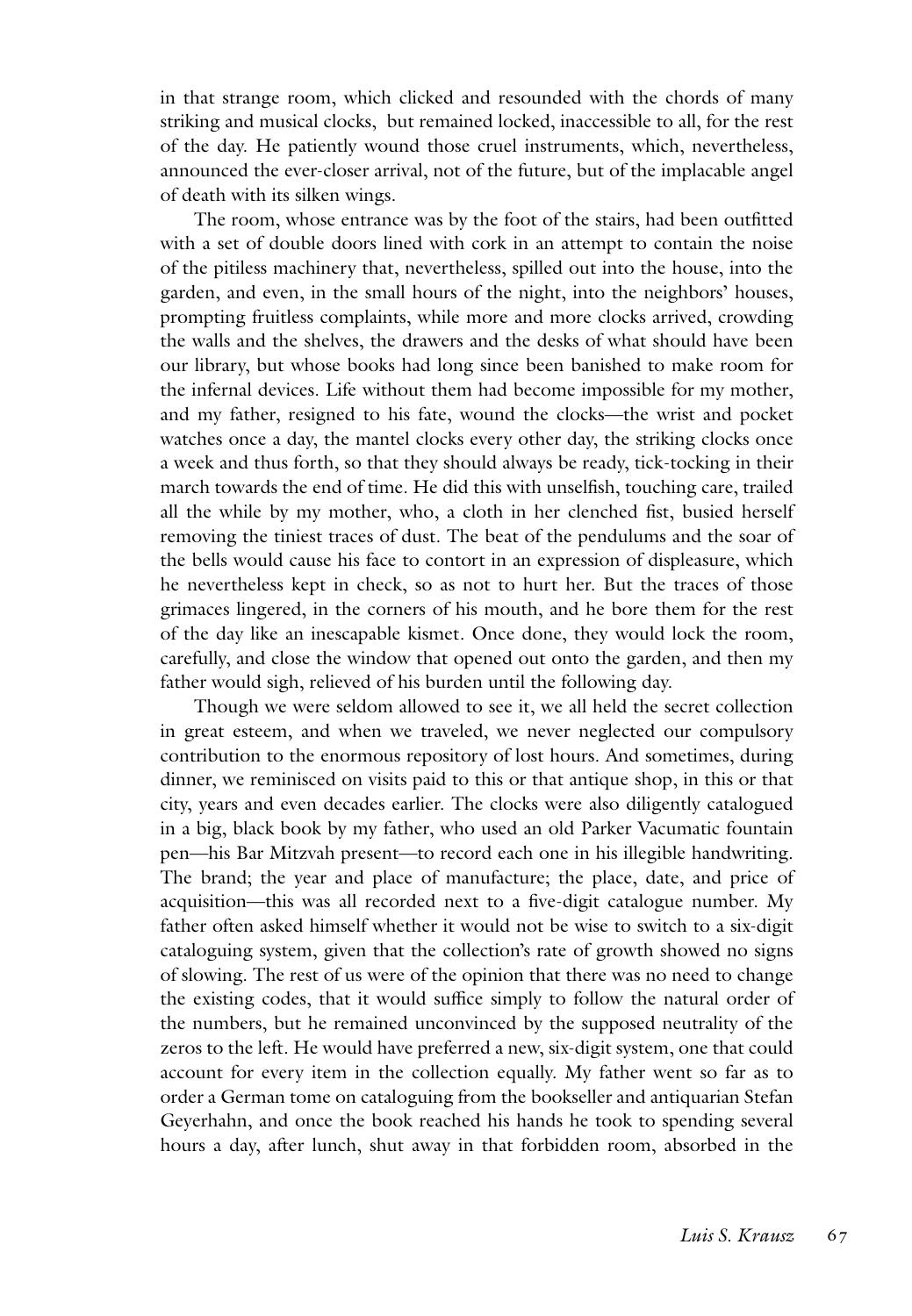thick volume with black covers, yellowing pages, and gothic writing published in Prussia in 1905, which bore the solemn title *Katalogisierungskunde* (*The Science of Cataloguing*). It was an indigestible treatise, divided into numbered chapters, subchapters, and paragraphs. A type of universal code of law, the strict obedience of which was fundamental to life in society: a sort of universal constitution or a summa, in German, of the Talmudic treatises that guided Jews through millennia of diaspora—to which my father dedicated himself with religious zeal, to the point that he became immune to the racket of the clocks. I imagined him, behind the set of double, cork-lined doors, gesticulating with his hands and fingers, tunelessly singing the verses of that treatise, as our forefathers had done in Poland or on the riverbanks of Babylon.

The wisdom contained in that volume did not bring any visible change to the secret life of the clocks, but a new hierarchy now governed their relations: a hierarchy that only my father understood, legitimized by years of study. It was a strictly private etymology, which traced a tangle of links among the clocks—links like invisible spider webs hanging in the room, their strands stretching out in every direction, forcing my father to take careful steps as he walked, contorting himself and zigzagging around the room, bending forward and to either side, so as not to break the secret strands, the existence of which only he knew, and which became more and more tangled as he consulted further works written by cataloguing experts, delivered by booksellers and antiquarians, which consumed many of his hours, though he never succeeded in reaching a final conclusion as to how best to organize his collection.

What we didn't suspect was that, alongside his studies of *Katalogisierungskunde*, my father was also dedicating himself to experiments of another nature while locked up in that private room. He had long since buried the messianic ideas of our forefathers and, with them, the belief in progress. Instead, he was looking for a way backwards, and all those old clocks, whose hands had revolved around themselves for centuries, perhaps had something to teach him. He was especially interested in one ancient clock, a mantel one, which my great grandmother had received as a wedding gift in Preßburg, now Bratislava. It was a clock whose hands moved from left to right, that is, counterclockwise. Rather than numbers, the dial featured the first twelve letters of the Hebrew alphabet, drawn in black on a plain enameled background; it was said that if someone were to pass in front of it and observe the hands moving for long enough, a paradisiacal vision would be bestowed upon them. The rest of us had set aside that story long before, but my father was increasingly convinced that he was close to divining its significance.

All this activity was shrouded in the most impenetrable secrecy, and this parallel activity—to which my father never made the slightest reference—was carried out under the guise of cataloguing and dedication to the profane manual of the art of cataloguing. My father would emerge exhausted and red-eyed from those hours of work, increasingly tormented by doubt.